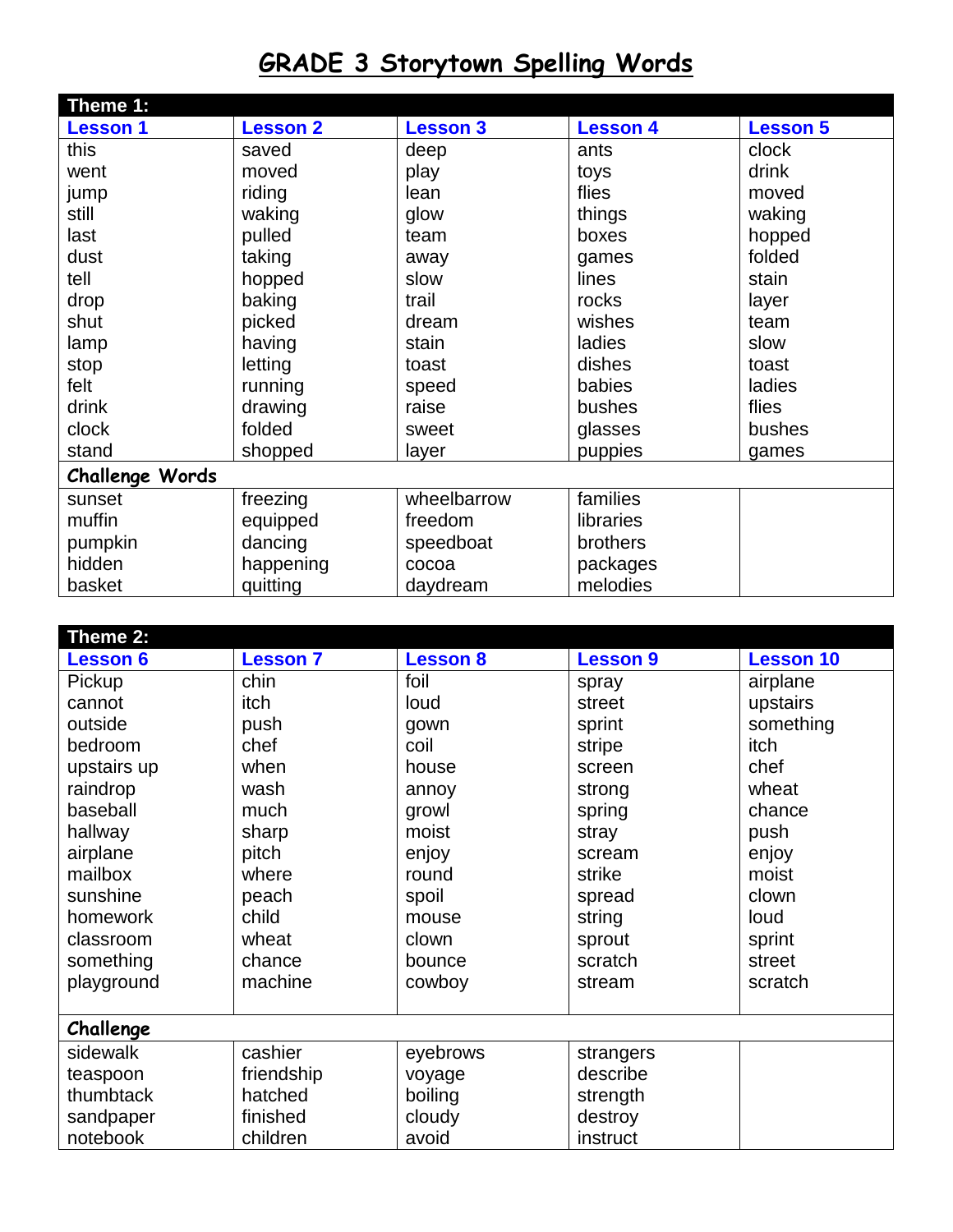| Theme 3          |                  |                  |                  |                  |  |
|------------------|------------------|------------------|------------------|------------------|--|
| <b>Lesson 11</b> | <b>Lesson 12</b> | <b>Lesson 13</b> | <b>Lesson 14</b> | <b>Lesson 15</b> |  |
| title            | gnat             | ice              | robin            | title            |  |
| table            | knew             | age              | petal            | rattle           |  |
| uncle            | sign             | rice             | seven            | saddle           |  |
| apple            | knob             | edge             | solid            | gnat             |  |
| cable            | gnaw             | stage            | final            | knight           |  |
| bubble           | write            | giant            | given            | wrench           |  |
| beetle           | knees            | range            | color            | rough            |  |
| rattle           | wrinkle          | judge            | hotel            | edge             |  |
| purple           | kneel            | ledge            | wagon            | police           |  |
| little           | wrist            | police           | music            | giant            |  |
| middle           | cough            | recent           | total            | judge            |  |
| simple           | known            | bridge           | cabin            | hotel            |  |
| saddle           | rough            | office           | taken take       | seven            |  |
| trouble          | wrench           | strange          | pupil            | broken           |  |
| scribble         | knight           | central          | broken           | taken            |  |
|                  |                  |                  |                  |                  |  |
| Challenge        |                  |                  |                  |                  |  |
| twinkle          | knitting         | celery           | recital          |                  |  |
| scrambled        | laughter         | ceiling          | vanish           |                  |  |
| sprinkle         | wring            | difference       | regret           |                  |  |
| buckled          | unknown          | margin           | colony           |                  |  |
| tablecloth       | playwright       | imagine          | visiting         |                  |  |
|                  |                  |                  |                  |                  |  |

| Theme 4:         |                  |                  |                  |                  |  |
|------------------|------------------|------------------|------------------|------------------|--|
| <b>Lesson 16</b> | <b>Lesson 17</b> | <b>Lesson 18</b> | <b>Lesson 19</b> | <b>Lesson 20</b> |  |
| coarse           | world            | nicer            | undo             | form             |  |
| warm             | girl             | finest           | redo             | wore             |  |
| soar             | burn             | useful           | dislike          | fourth           |  |
| wore             | work             | bigger           | react            | soar             |  |
| swarm            | hurt             | really           | refill           | warn             |  |
| form             | verse            | nicest           | uneasy           | perfect          |  |
| story            | purse            | faster           | reread           | girl             |  |
| warn             | clerk            | lonely           | unlike           | burn             |  |
| bore             | earth            | quickly          | remove           | work             |  |
| sport            | perfect          | careful          | dishonest        | earth            |  |
| glory            | first            | smaller          | unhappy          | bigger           |  |
| force            | pearl            | playful          | rebuild          | finest           |  |
| course           | answer           | biggest          | displease        | lonely           |  |
| before           | person           | slowly           | uncover          | refill           |  |
| fourth four      | thirsty          | thankful         | rewrite          | dishonest        |  |
|                  |                  |                  |                  |                  |  |
| Challenge        |                  |                  |                  |                  |  |
| explorer         | creature         | finally          | recycle          |                  |  |
| forest           | uncurled         | gently           | disagree         |                  |  |
| scoreboard       | curtain          | delightful       | review           |                  |  |
| fourteen         | mixture          | doubtful         | unclear          |                  |  |
| seashore         | return           | forgetful        | disorder         |                  |  |